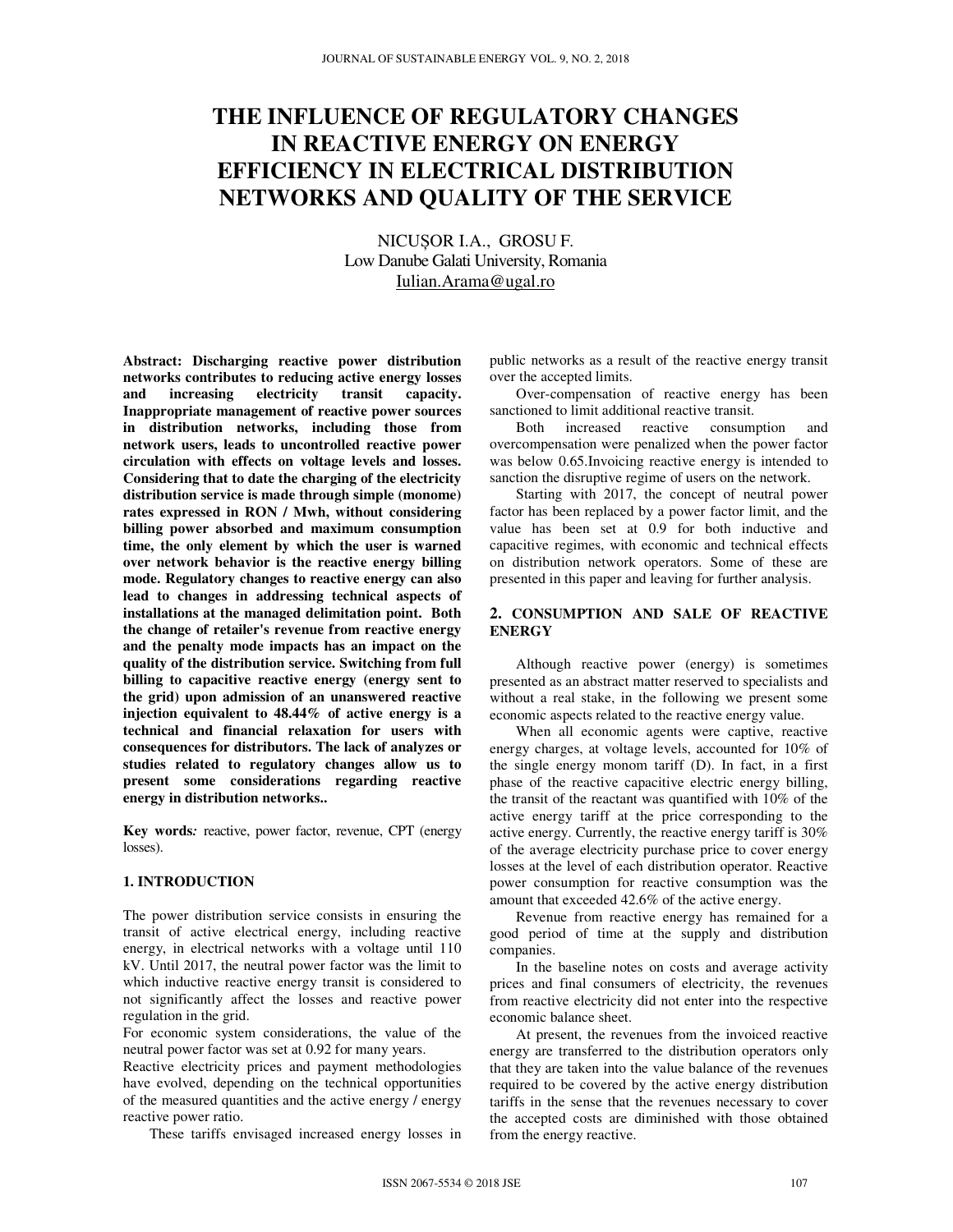In order to highlight the penetrating effects of transit of the reagent over the acceptable limits, we present the situation of active and reactive power consumption and sale in 2004 and 2014 in Table 1.

**Table 1. Active and reactive power consumption and sale in 2004 and 2014**

|                                                    | 2004  | 2014  |
|----------------------------------------------------|-------|-------|
| Active energy consumption by economic agents (GWh) | 25296 | 29449 |
| Invoiced inductive consumption (Gvarh)             | 2797  | 2043  |

If we take into account the capacitive reactive energy quantity invoiced in 2014 by 750 GVarh, we find that the invoiced reagent is similar, lowering only the inductive reagent. Valorically, the amounts of reactive energy invoiced were important weightings in covering costs or supporting some network work. From various distribution system reports, we determined the share of reactive energy of the costs of covering network energy losses in Table 2:

**Table 2. Share of reactive energy of the costs of covering network energy losses** 

| Year | <b>Distribution</b><br>Operator | <b>CPT</b> Cost<br>(Thousand<br>RON() | <b>Reactive</b><br><b>Income</b><br>(Thousand<br><b>RON</b> | <b>CPT</b><br>reactive<br>weight<br>$($ %) |
|------|---------------------------------|---------------------------------------|-------------------------------------------------------------|--------------------------------------------|
| 2008 | Muntenia Nord                   | 173401                                | 34440                                                       | 19,86%                                     |
| 2009 | Muntenia Nord                   | 178034                                | 32134                                                       | 18,05%                                     |
| 2011 | Muntenia Nord                   | 197069                                | 30097                                                       | 15,27%                                     |
| 2009 | Enel Banat                      | 131517                                | 28150                                                       | 21,4%                                      |
| 2011 | Transilvania<br>Sud             | 139753                                | 23152                                                       | 16.56%                                     |
| 2012 | Transilvania<br>Sud             | 137023                                | 25756                                                       | 18,78%                                     |
| 2013 | Transilvania<br>Nord            | 132386                                | 24181                                                       | 18,26%                                     |

Although reactive energy revenues were fully transferred to distribution operators by 2013, the controversy surrounding this issue led to new approaches, correcting possible errors or giving other interpretations of methodological texts.

The specific distribution tariffs were calculated according to a type method, ceiling basket. The annual level of initial target revenues was established taking into account controllable maintenance costs, uncontrollable operating costs, purchase costs of electricity for approved CPT coverage, working capital requirements, increased efficiency set by the competent authority, harmonization of the regulated base of assets (BAR). In the revenue computation formula, the revenue from reactive energy for the distribution network (O 39/2007) also did not intervene.

As the methodology for setting tariffs for the transport network included reactive energy revenue, there was criticism that there was no similar procedure. Orders for approving the methodologies for the two sectors, transport and distribution were issued at a distance of approximately three months, the first one being for distribution. Thus, it was appreciated that if during 20102013 the profit of reactive energy (with an intuitive definition) was taken into account when determining the tariff for the distribution service, the tariff level should have been reduced annually. The situation can be presented in Table 3:

| Table 5. The profit of reactive energy<br>AVIV AVIVI        |           |           |           |           |
|-------------------------------------------------------------|-----------|-----------|-----------|-----------|
| <b>Balance sheet item</b>                                   | 2010      | 2011      | 2012      | 2013      |
| <b>Return reactive</b><br>energy<br>consumption<br>(RON)    | 147887276 | 145739061 | 148308623 | 126103670 |
| <b>Distributed energy</b><br>(MWh)                          | 40851493  | 42305112  | 42503843  | 41004020  |
| Influence of<br>reactive energy<br>consumption<br>(RON/MWh) | 3,62      | 3,44      | 3,48      | 3,07      |

**Table 3. The profit of reactive energy (2010-2013)** 

By taking into account the said income (profit) from the reactiv, the distribution tariffs would have been reduced by 1.5-2%. All justified costs related to the energy distribution service are included in the tariffs for active electricity.

Starting with the third regulatory period, first-year tariffs for the 2014 period were determined by making corrections for the closure of the second regulatory period 2008-2012, including 2013 as the transition year.

Corrections included the redistribution to service customers of 50% of profits from reactive energy and other activities using the regulated asset base paid through active energy distribution tariffs, defined as a profit-sharing mechanism.

In the Income Revenue Formula to set distribution tariffs for 2014-2018, Revenue Billing Income is down, which was not reflected in the formula of the previous regulatory methodology.

Income from reactive energy remains with the distributor, but taking into account leads to lower energy tariffs. It is considered that only the income gap should be covered by the tariff. In order to have a comparison term for the amount of revenues no longer benefited by operators, we present in Table 4 the situation for the years 2014 and 2015:

**Table 4. Between 2014 and 2015** 

|                                                                        | 2014   | 2015   |
|------------------------------------------------------------------------|--------|--------|
| Total investments recognized in the connection tariff<br>(million RON) | 869.3  | 1028.3 |
| Invoiced reactive energy consumption value<br>(million RON)            | 244.11 | 284.02 |
| Reactive Value / Investment Cost Report (%)                            | 28.08% | 27.62% |

By modifying the regulatory rules, part of the revenues are returned to network users by lowering distribution tariffs, thereby increasing the pressure on distribution operators to reduce operational costs.

#### **3. RULES ON REACTIVE ENERGY CONSUMPTION FROM 2017**

At European level, some calculations show that raising the power factor to 0.95, through proper compensation, translates into an estimated economy of